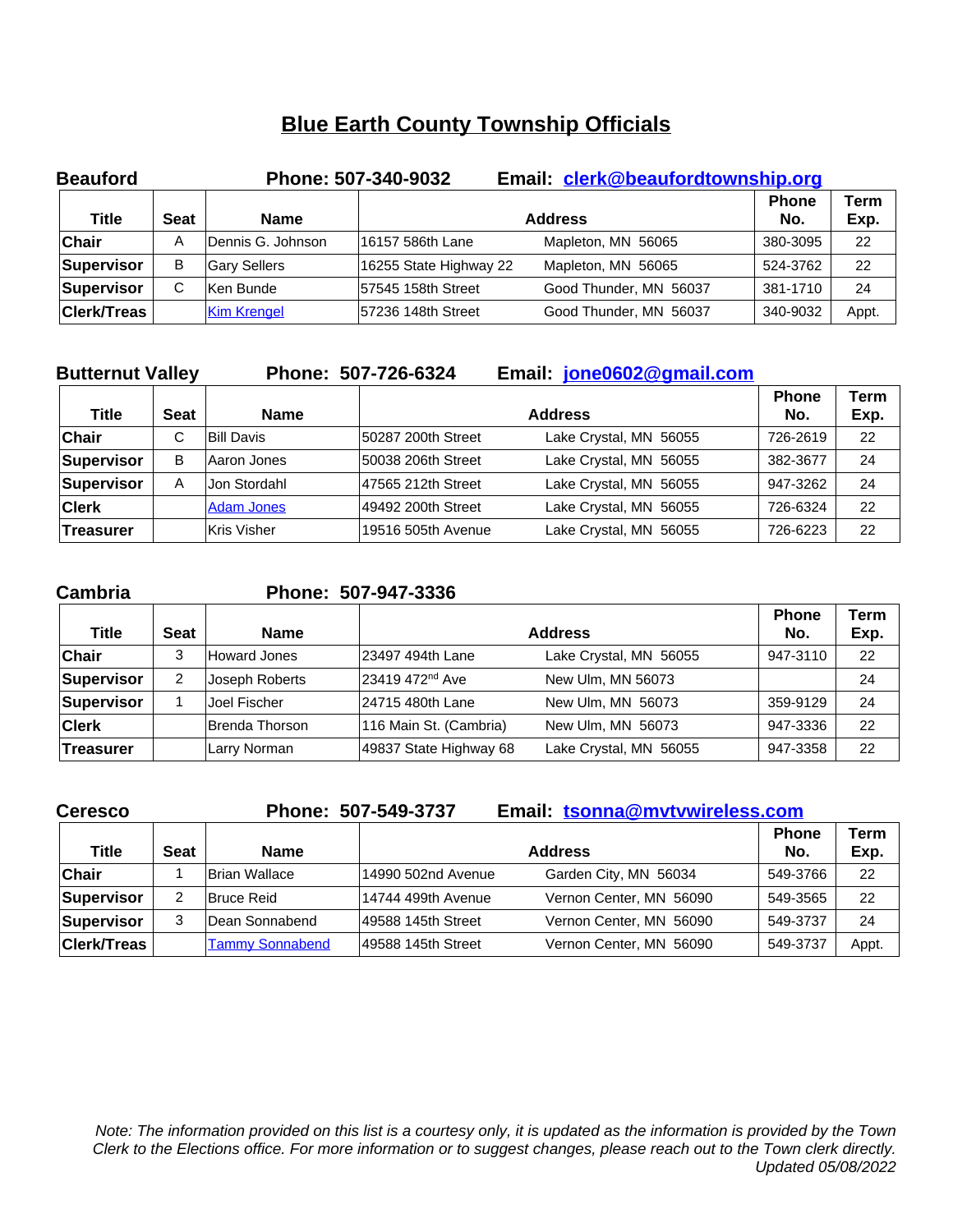| <b>Danville</b> |             |                       | Phone: 1-507-462-3288          | Email: lauriehstenzel@gmail.com |                     |              |
|-----------------|-------------|-----------------------|--------------------------------|---------------------------------|---------------------|--------------|
| Title           | <b>Seat</b> | Name                  |                                | <b>Address</b>                  | <b>Phone</b><br>No. | Term<br>Exp. |
| Supervisor      | 2           | John (Jack) Ziegler   | 61366 129 <sup>th</sup> Street | Mapleton, MN 56065              | 3403283             | $*22$        |
| <b>Chair</b>    | 3           | Carl Schwarz          | 63058 121st Street             | Minnesota Lake, MN 56068        | 462-3429            | 24           |
| Supervisor      |             | Eldo Proehl           | 62914 State Highway 30         | Minnesota Lake, MN 56068        | 995-0220            | 24           |
| <b>Clerk</b>    |             | <b>Laurie Stenzel</b> | 61383 129th Street             | Mapleton, MN 56065              | 462-3288            | 22           |
| ∣Treasurer      |             | lSarah Beenken        | 63056 121st Street             | Minnesota Lake, MN 56068        | 462-3132            | 24           |

| <b>Decoria</b> |             |                      | Phone: 507-345-3802  | Email: vdlevos@msn.com |                     |              |
|----------------|-------------|----------------------|----------------------|------------------------|---------------------|--------------|
| <b>Title</b>   | <b>Seat</b> | <b>Name</b>          |                      | <b>Address</b>         | <b>Phone</b><br>No. | Term<br>Exp. |
| <b>Chair</b>   | A           | Lyle Femrite         | 18770 Juneberry Road | Mankato, MN 56001      | 278-3343            | 24           |
| Supervisor     | B           | Charles Fredrickson  | 57983 185th Street   | Mankato, MN 56001      | 420-6045            | 24           |
| Supervisor     | C           | Bruce Levos          | 19035 Kodiak Lane    | Mankato, MN 56001      | 345-3802            | 22           |
| <b>Clerk</b>   |             | <b>Valerie Levos</b> | 19035 Kodiak Lane    | Mankato, MN 56001      | 345-3802            | 22           |
| ∣Treasurer     |             | Vacant               |                      |                        |                     | 22           |

| <b>Garden City</b> |             |                      | Phone: 507-382-5073         | Email: lizb@hickorytech.net |                     |              |
|--------------------|-------------|----------------------|-----------------------------|-----------------------------|---------------------|--------------|
| <b>Title</b>       | <b>Seat</b> | <b>Name</b>          |                             | <b>Address</b>              | <b>Phone</b><br>No. | Term<br>Exp. |
| <b>Chair</b>       | C           | <b>Erin Berle</b>    | 12 River Ridge Road         | Garden City, MN 56034       | 380-9276            | 24           |
| Supervisor         | A           | <b>Josh Sargent</b>  | 53129 Finch Road            | Garden City, MN 56034       | 995-7863            | 22           |
| Supervisor         | B           | <b>Chris Fleming</b> | 16906 521 <sup>st</sup> Ave | Garden City, MN 56034       | 317-3308            | 22           |
| <b>Clerk</b>       |             | <b>Liz Thiesse</b>   | PO Box 296                  | Lake Crystal, MN 56055      | 382-5073            | Appt.        |
| <b>Treasurer</b>   |             | <b>Kelly Fleming</b> | 16906 521st Avenue          | Garden City, MN 56034       | 317-3309            | 24           |

| <b>Jamestown</b> |             |                         | Email: jamestownmn@gmail.com<br>Phone: 507-382-0171 |                        |                     |                     |  |
|------------------|-------------|-------------------------|-----------------------------------------------------|------------------------|---------------------|---------------------|--|
| Title            | <b>Seat</b> | Name                    |                                                     | <b>Address</b>         | <b>Phone</b><br>No. | <b>Term</b><br>Exp. |  |
| <b>Chair</b>     | 3           | <b>IFred Friedrichs</b> | 23799 Orchid Road                                   | Madison Lake, MN 56063 | 317-5657            | 22                  |  |
| Supervisor       | 2           | Brian Baynes            | 60820 235th Avenue                                  | Madison Lake, MN 56063 | 995-8879            | 24                  |  |
| Supervisor       |             | Mark Heinze             | 60354 230th                                         | Madison Lake, MN 56063 | 243-3586            | 22                  |  |
| <b>Clerk</b>     |             | <b>Ava Adams-Morris</b> | 2320 W. Ballantyne Drive                            | Madison Lake, MN 56063 | 243-3891            | 24                  |  |
| Treasurer        |             | Philip Rothmeier        | 23718 610th Avenue                                  | Madison Lake, MN 56063 | 243-3093            | 22                  |  |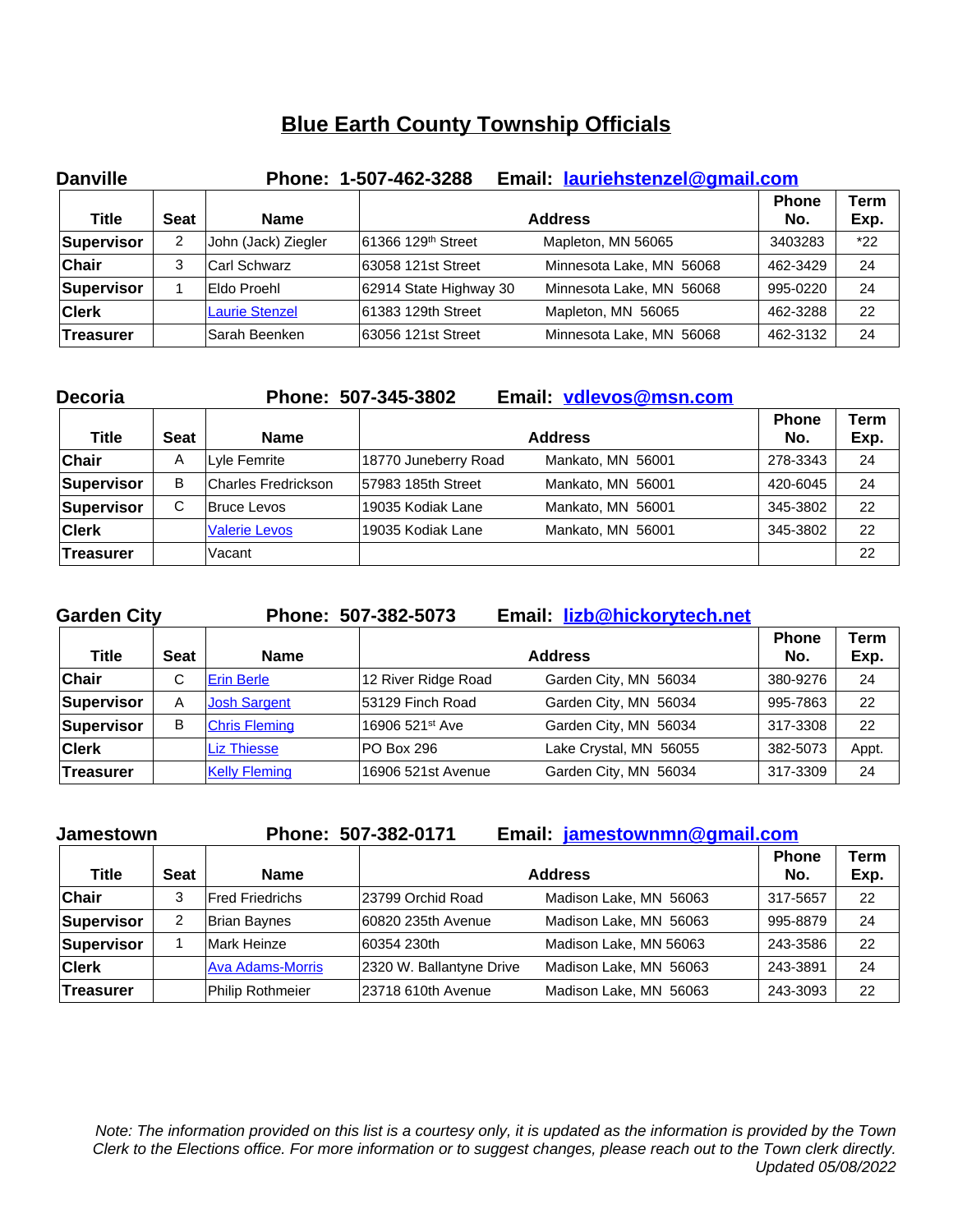| <b>Judson</b>    |             |                   | Phone: 507-382-0359 | Email: judson.township@gmail.com |                  |              |
|------------------|-------------|-------------------|---------------------|----------------------------------|------------------|--------------|
| <b>Title</b>     | <b>Seat</b> | <b>Name</b>       |                     | <b>Address</b>                   | <b>Phone No.</b> | Term<br>Exp. |
| <b>Chair</b>     | 3           | Eric Legg         | 22313 511th Avenue  | Lake Crystal, MN 56055           | 381-1790         | 24           |
| Supervisor       |             | Doug Siebenahler  | 51522 208th Street  | Lake Crystal, MN 56055           | 380-8825         | 22           |
| Supervisor       | 2           | Dennis Walters    | 20636 515th Avenue  | Lake Crystal, MN 56055           | 726-6429         | 24           |
| <b>Clerk</b>     |             | <b>Jeff Davis</b> | 50683 207th Street  | Lake Crystal, MN 56055           | 382-0359         | 22           |
| <b>Treasurer</b> |             | Mike Maurer       | 50921 213th Street  | Lake Crystal, MN 56055           | 327-4121         | 24           |

## **LeRay Phone: 507-420-7955 Email: [leraytownship@gmail.com](mailto:leraytownship@gmail.com) Mail Address: 20598 631st Avenue, Janesville, MN 56048**

| Title        | <b>Seat</b> | <b>Name</b>             |                            | <b>Address</b>         | <b>Phone No.</b> | Term<br>Exp. |
|--------------|-------------|-------------------------|----------------------------|------------------------|------------------|--------------|
| Supervisor   | 3           | <b>Kurt Anderson</b>    | 62165 Lake View Road       | Madison Lake, MN 56063 | 381-9537         | 25           |
| Supervisor   | 2           | Craig Carstensen        | 60484 200 <sup>th</sup> Ln | Mankato, MN 56001      | 810-449-6405     | 23           |
| Chair        |             | <b>Phyllis Daschner</b> | 62416 206th Street         | Janesville, MN 56048   | 382-3967         | 24           |
| <b>Clerk</b> |             | <b>Ann Arndt</b>        | 20598 631st Avenue         | Janesville, MN 56048   | 420-7955         | 24           |
| ∣Treasurer   |             | Beverly Peters          | 61237 211th Ln             | Eagle Lake, MN 56024   | 327-3614         | 23           |

## **Lime Phone: 507-625-5700 Email: [limets.eg@gmail.com](mailto:limets.eg@gmail.com) Title Seat Name Address Phone No. Term Exp. Chair** 2 <u>[Karl Friedrichs](mailto:limets.kof@gmail.com)</u> 59077 Landing Lane Mankato, MN 56001 340-6567 24 **Supervisor**  $\begin{array}{c|c|c|c|c} \n4 & \text{Rich Resch} & \text{23493 State Highway 22} \\
& & \text{Mankato, MN} & 56001 & 380-3710 & 22\n\end{array}$  $\begin{array}{c|c|c|c|c} \n4 & \text{Rich Resch} & \text{23493 State Highway 22} \\
& & \text{Mankato, MN} & 56001 & 380-3710 & 22\n\end{array}$  $\begin{array}{c|c|c|c|c} \n4 & \text{Rich Resch} & \text{23493 State Highway 22} \\
& & \text{Mankato, MN} & 56001 & 380-3710 & 22\n\end{array}$ **Supervisor** | 5 [Cody Hilgers](mailto:limets.cjh@gmail.com) | [23401 597th Avenue](mailto:limets.cjh@gmail.com) [Madison Lake, MN 56063](mailto:limets.cjh@gmail.com) | [304-5898](mailto:limets.cjh@gmail.com) | [22](mailto:limets.cjh@gmail.com) **[Supervisor](mailto:limets.cjh@gmail.com)** [3](mailto:limets.cjh@gmail.com) [Beth Proctor](mailto:limets.cjh@gmail.com) [23471 Third Avenue](mailto:limets.cjh@gmail.com) [Mankato, MN 56001](mailto:limets.cjh@gmail.com) [387-3869](mailto:limets.cjh@gmail.com) [24](mailto:limets.cjh@gmail.com) **[Supervisor](mailto:limets.cjh@gmail.com)** [1](mailto:limets.cjh@gmail.com) [Eric Geisthardt](mailto:limets.nv@gmail.com) 108 Pheasant Drive Mankato, MN 56001 327-3192 24 **Clerk [Jill Hilgers](mailto:limets.clerk@gmail.com) Access Access Madison Lake, MN 56063 Appt. Treasurer** [Steve Flo](mailto:limets.ar@gmail.com) 5000 Steve Flo 205 Amber Court Mankato, MN 56001 327-0999 Appt.

| Lincoln      |             |                        | Phone: 507-642-8196 | Email: tntpett@gmail.com |              |              |
|--------------|-------------|------------------------|---------------------|--------------------------|--------------|--------------|
| <b>Title</b> | <b>Seat</b> | <b>Name</b>            |                     | <b>Address</b>           | Phone No.    | Term<br>Exp. |
| <b>Chair</b> | 3           | Doug Meixell           | 49644 171st Street  | Lake Crystal, MN 56055   | 380-5563     | 24           |
| Supervisor   |             | Tom Petterson          | 18858 484th Avenue  | Lake Crystal, MN 56055   | 381-8984     | 24           |
| Supervisor   | 2           | Jessie Campbell        | 49582 185th Street  | Lake Crystal, MN 56055   | 726-6240     | 22           |
| <b>Clerk</b> |             | <b>Tammy Petterson</b> | 18858 484th Avenue  | Lake Crystal, MN 56055   | 381-8979     | Appt.        |
| Treasurer    |             | <b>Abby Fitcher</b>    | 16794 494th Avenue  | Lake Crystal, MN 56055   | 612-709-5557 | Appt.        |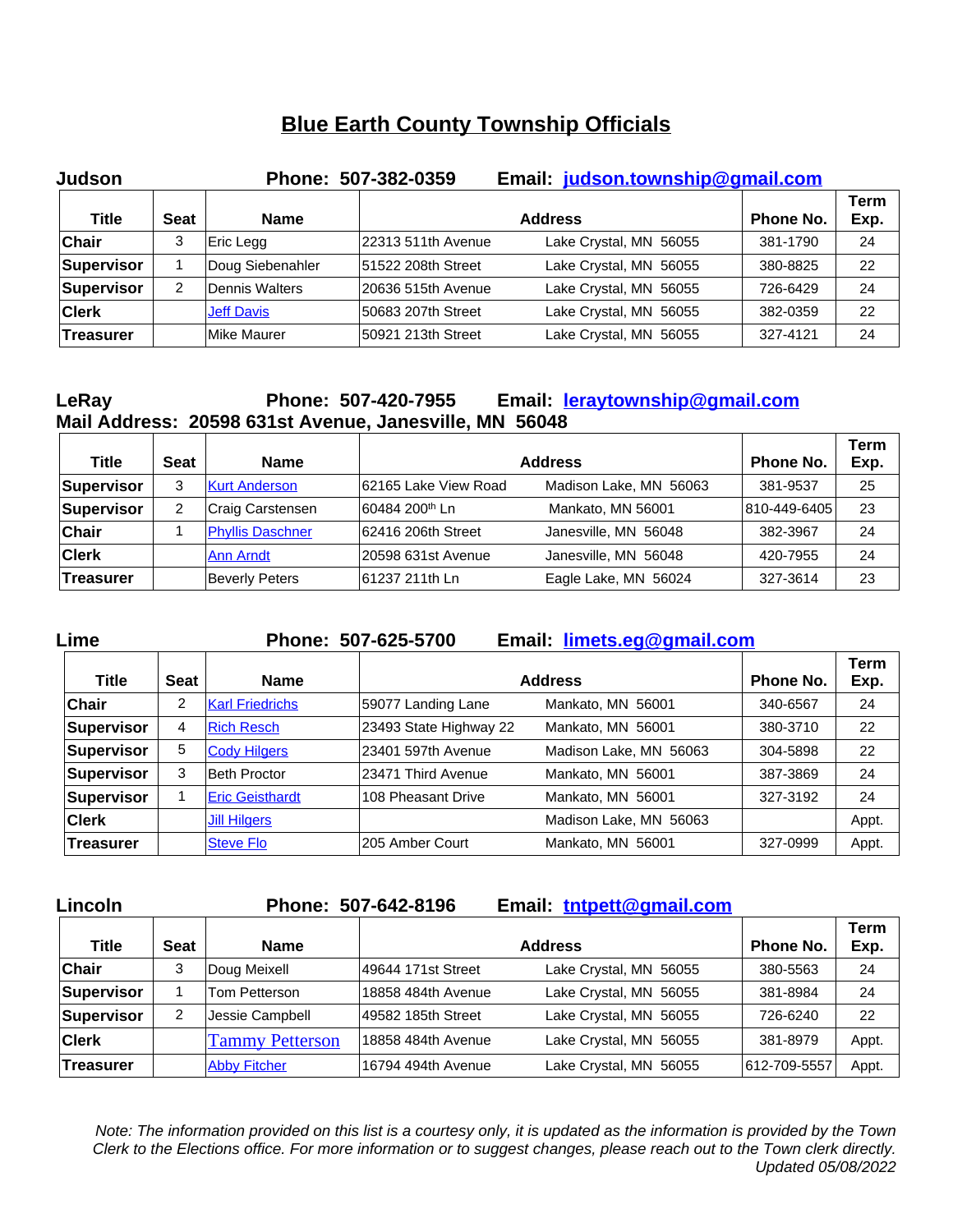| Lyra         |             |                            | Email: <b>lyratownship@gmail.com</b><br>Phone: 507-524-4305 |                        |                  |                     |
|--------------|-------------|----------------------------|-------------------------------------------------------------|------------------------|------------------|---------------------|
| <b>Title</b> | <b>Seat</b> | Name                       |                                                             | <b>Address</b>         | <b>Phone No.</b> | <b>Term</b><br>Exp. |
| <b>Chair</b> | в           | Tyler Wingen               | 15271 563rd Avenue                                          | Good Thunder, MN 56037 | 380-9902         | 24                  |
| Supervisor   | C           | <b>Richard Fitzsimmons</b> | 14445 550th Avenue                                          | Good Thunder, MN 56037 | 278-3118         | 22                  |
| Supervisor   | A           | <b>Paul Barnard</b>        | 55191 Hiller Street                                         | Good Thunder, MN 56037 | 278-3201         | 22                  |
| <b>Clerk</b> |             | <b>Sandra Miller</b>       | 13474 560th Avenue                                          | Mapleton, MN 56065     | 524-4305         | 24                  |
| ∣Treasurer   |             | Jason Krengel              | 55285 149th Lane                                            | Good Thunder, MN 56037 | 327-7717         | 22                  |

| <b>Mankato Township</b> |             |                 | Email: danfogal@hotmail.com<br>Phone: 507-625-7802 |                   |  |              |                     |
|-------------------------|-------------|-----------------|----------------------------------------------------|-------------------|--|--------------|---------------------|
| <b>Title</b>            | <b>Seat</b> | <b>Name</b>     |                                                    | <b>Address</b>    |  | Phone No.    | <b>Term</b><br>Exp. |
| <b>Chair</b>            | A           | Daniel Rotchadl | 20167 589th Avenue                                 | Mankato, MN 56001 |  | 387-2220     | 24                  |
| Supervisor              | C           | Scott Morgan    | 21407 594th Avenue                                 | Mankato, MN 56001 |  | 340-0812     | 22                  |
| Supervisor              | В           | Michael Lynch   | 20164 586 <sup>th</sup> Lane                       | Mankato, MN 56001 |  | 608-347-9502 | 24                  |
| <b>Clerk</b>            |             | Dan Fogal       | 19727 Ridge Drive                                  | Mankato, MN 56001 |  | 625-7802     | 22                  |
| <b>Treasurer</b>        |             | Joe Willaert    | 21115 594th Avenue                                 | Mankato, MN 56001 |  | 388-5973     | 22                  |

**[Mapleton Township](mailto:danfogal@hotmail.com) [Phone: 507-340-2401](mailto:danfogal@hotmail.com) [Email:](mailto:danfogal@hotmail.com) [gjjaeger56@yahoo.com](mailto:gjjaeger56@yahoo.com)**

| <b>Title</b>       | <b>Seat</b> | <b>Name</b>       |                        | <b>Address</b>     | Phone No. | <b>Term</b><br>Exp. |
|--------------------|-------------|-------------------|------------------------|--------------------|-----------|---------------------|
| Chair              | В           | Tony Bach         | 11563 597th Avenue     | Mapleton, MN 56065 | 524-4130  | 22                  |
| Supervisor         | С           | <b>Bruce Denn</b> | l12520 571st Avenue    | Mapleton, MN 56065 | 524-3309  | 22                  |
| Supervisor         | A           | Jeff Bammert      | 59324 State Highway 30 | Mapleton, MN 56065 | 524-4141  | 24                  |
| <b>Clerk/Treas</b> |             | Gail J. Jaeger    | 111498 587th Lane      | Mapleton, MN 56065 | 340-2401  | Appt.               |

**McPherson Phone: 507-245-3893 Email: [lyndakmcphersontwnsp@gmail.com](mailto:lyndakmcphersontwnsp@gmail.com)**

| Title            | <b>Seat</b> | <b>Name</b>        |                     | <b>Address</b>       | Phone No. | Term<br>Exp. |
|------------------|-------------|--------------------|---------------------|----------------------|-----------|--------------|
| <b>Chair</b>     | ◡           | Daniel Linde       | 620 Main Street, W. | Mankato, MN 56001    | 245-3525  | 22           |
| Supervisor       | A           | David Lynch        | 17008 618th Avenue  | Pemberton, MN 56078  | 245-3265  | 24           |
| Supervisor       | B           | <b>Steve Kruse</b> | 16754 605th Avenue  | Janesville, MN 56048 | 317-0660  | 24           |
| <b>Clerk</b>     |             | Lynda Kruse        | 16754 605th Avenue  | Janesville, MN 56048 | 245-3893  | $*22$        |
| <b>Treasurer</b> |             | Steven More        | 17379 618th Avenue  | Pemberton, MN 56078  | 245-3664  | 22           |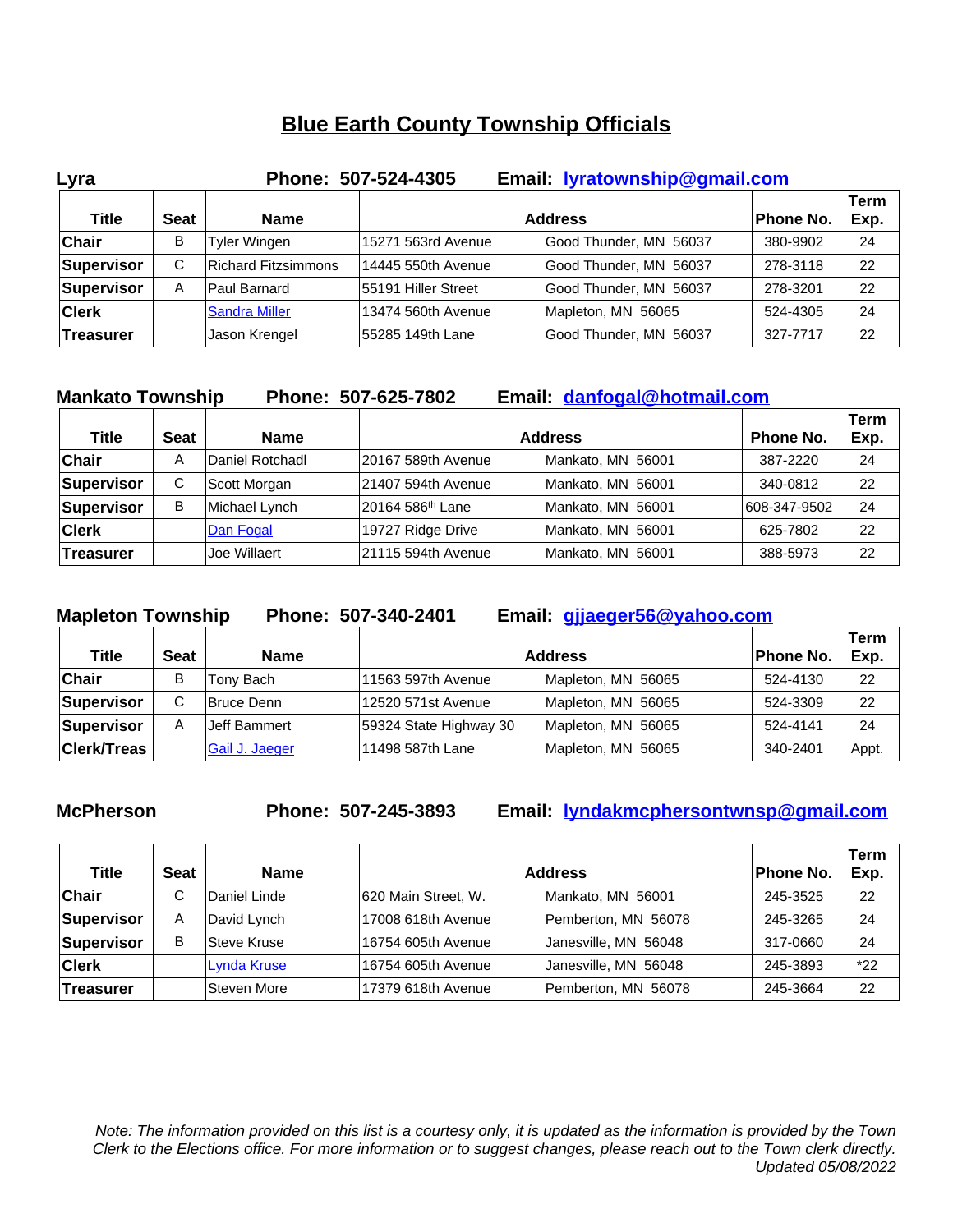| <b>Medo</b>  |             |                        | Phone: 507-380-1563 | Email: jenniferajaeger@hotmail.com |           |              |
|--------------|-------------|------------------------|---------------------|------------------------------------|-----------|--------------|
| <b>Title</b> | <b>Seat</b> | <b>Name</b>            |                     | <b>Address</b>                     | Phone No. | Term<br>Exp. |
| <b>Chair</b> |             | Sandra Hooker          | 14418 618th Avenue  | Mapleton, MN 56065                 | 869-3114  | 22           |
| Supervisor   | 2           | Ralph Schweim          | 15369 627th Avenue  | Mapleton, MN 56065                 | 869-3670  | 24           |
| Supervisor   | 3           | Mark Meyer             | 14786 626th Avenue  | Mapleton, MN 56065                 | 869-3800  | 24           |
| <b>Clerk</b> |             | <b>Jennifer Jaeger</b> | 14121 599th Avenue  | Mapleton, MN 56065                 | 340-6974  | 22           |
| Treasurer    |             | <b>Sheryl Olson</b>    | 13402 618th Avenue  | Mapleton, MN 56065                 | 380-1563  | Appt. 22     |

| <b>Pleasant Mound</b> |             |                         | Phone: 507-399-3665 | Email: pmtamboy@yahoo.com |           |                     |
|-----------------------|-------------|-------------------------|---------------------|---------------------------|-----------|---------------------|
| <b>Title</b>          | <b>Seat</b> | <b>Name</b>             |                     | <b>Address</b>            | Phone No. | <b>Term</b><br>Exp. |
| <b>Chair</b>          | B           | Brad Borkenhagen        | 47687 121st Street  | Lewisville, MN 56060      | 435-2816  | 22                  |
| Supervisor            | C           | Alan Yaeger             | 10334 505th Avenue  | Amboy, MN 56010           | 674-3838  | 24                  |
| Supervisor            | A           | Brian Riewe             | 49999 111th Street  | Amboy, MN 56010           | 674-3200  | 22                  |
| <b>Clerk</b>          |             | <b>Kirsten Bressler</b> | 48020 105th Street  | Truman, MN 56088          | 236-4436  | $*24$               |
| Treasurer             |             | Susan Stedtfeld         | 11914 499th Avenue  | Amboy, MN 56010           | 674-3811  | 22                  |

| Rapidan            |             |                           | Phone: 507-382-0732  | Email: diwms9@gmail.com |           |                     |
|--------------------|-------------|---------------------------|----------------------|-------------------------|-----------|---------------------|
| <b>Title</b>       | <b>Seat</b> | <b>Name</b>               |                      | <b>Address</b>          | Phone No. | <b>Term</b><br>Exp. |
| Supervisor         | 2           | <b>Bill Anderson</b>      |                      |                         |           | 24                  |
| <b>Chair</b>       | 3           | Mike Krosch               | 53933 177th Lane     | Good Thunder, MN 56037  | 381-4439  | 23                  |
| Supervisor         |             | Dean Ulrich               | 16843 Old Highway 66 | Good Thunder, MN 56037  | 381-1567  | 23                  |
| <b>Clerk/Treas</b> |             | <b>Dulcelina Williams</b> |                      |                         | 779-6610  | Appt.               |

| <b>Shelby</b>    |             | Phone: 507-549-3777      |                    | Email: jenemack@aol.com |           |              |
|------------------|-------------|--------------------------|--------------------|-------------------------|-----------|--------------|
| <b>Title</b>     | <b>Seat</b> | <b>Name</b>              |                    | <b>Address</b>          | Phone No. | Term<br>Exp. |
| <b>Chair</b>     | C           | Alex Larson              | 11314 513th Avenue | Amboy, MN 56010         | 674-3351  | 22           |
| Supervisor       | B           | Shirley Rose             | 11504 507th Avenue | Amboy, MN 56010         | 674-3870  | 24           |
| Supervisor       | A           | <b>Gary Eisenmenger</b>  | 53393 120th Street | Amboy, MN 56010         | 674-3925  | 24           |
| <b>Clerk</b>     |             | <b>Gloria Mack</b>       | 12682 514th Avenue | Amboy, MN 56010         | 549-3777  | 22           |
| <b>Treasurer</b> |             | Karla Blakesley-Caldwell | 52091 109th Street | Amboy, MN 56010         | 995-8605  | 22           |